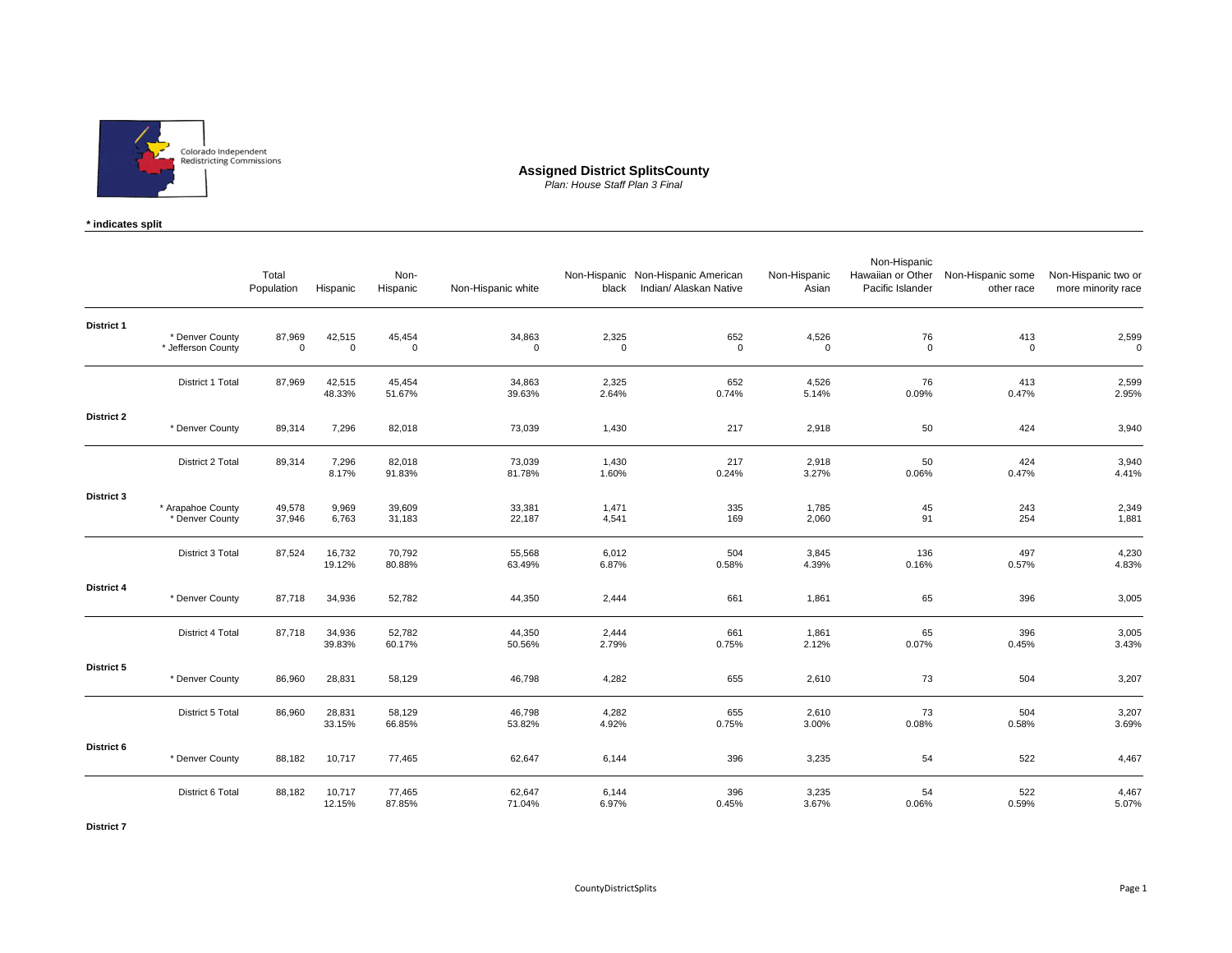|                    | * Denver County                                                | 90,537                          | 42,698                        | 47,839                          | 17,787                       | 19,456                    | 322                      | 5,473                       | 873                                    | 395                       | 3,533                    |
|--------------------|----------------------------------------------------------------|---------------------------------|-------------------------------|---------------------------------|------------------------------|---------------------------|--------------------------|-----------------------------|----------------------------------------|---------------------------|--------------------------|
|                    | District 7 Total                                               | 90,537                          | 42,698<br>47.16%              | 47,839<br>52.84%                | 17,787<br>19.65%             | 19,456<br>21.49%          | 322<br>0.36%             | 5,473<br>6.05%              | 873<br>0.96%                           | 395<br>0.44%              | 3,533<br>3.90%           |
| District 8         | * Denver County                                                | 90,282                          | 16,248                        | 74,034                          | 52,079                       | 13,871                    | 473                      | 2,317                       | 59                                     | 500                       | 4,735                    |
|                    | District 8 Total                                               | 90,282                          | 16,248<br>18.00%              | 74,034<br>82.00%                | 52,079<br>57.68%             | 13,871<br>15.36%          | 473<br>0.52%             | 2,317<br>2.57%              | 59<br>0.07%                            | 500<br>0.55%              | 4,735<br>5.24%           |
| <b>District 9</b>  | * Arapahoe County<br>* Denver County                           | 30,236<br>58,182                | 5,819<br>10,113               | 24,417<br>48,069                | 15,246<br>35,120             | 5,599<br>7,351            | 159<br>238               | 1,662<br>2,214              | 31<br>54                               | 164<br>338                | 1,556<br>2,754           |
|                    | District 9 Total                                               | 88,418                          | 15,932<br>18.02%              | 72,486<br>81.98%                | 50,366<br>56.96%             | 12,950<br>14.65%          | 397<br>0.45%             | 3,876<br>4.38%              | 85<br>0.10%                            | 502<br>0.57%              | 4,310<br>4.87%           |
| District 10        | * Boulder County                                               | 89,364                          | 9,137                         | 80,227                          | 68,480                       | 1,144                     | 370                      | 5,834                       | 116                                    | 522                       | 3,761                    |
|                    | District 10 Total                                              | 89,364                          | 9,137<br>10.22%               | 80,227<br>89.78%                | 68,480<br>76.63%             | 1,144<br>1.28%            | 370<br>0.41%             | 5,834<br>6.53%              | 116<br>0.13%                           | 522<br>0.58%              | 3,761<br>4.21%           |
| <b>District 11</b> | * Boulder County<br>Clear Creek County<br><b>Gilpin County</b> | 72,377<br>9,418<br>5,811        | 6,469<br>648<br>381           | 65,908<br>8,770<br>5,430        | 58,104<br>8,169<br>4,954     | 523<br>49<br>32           | 174<br>42<br>36          | 3,182<br>82<br>85           | 37<br>$\overline{7}$<br>$\overline{4}$ | 442<br>38<br>37           | 3,446<br>383<br>282      |
|                    | District 11 Total                                              | 87,606                          | 7,498<br>8.56%                | 80,108<br>91.44%                | 71,227<br>81.30%             | 604<br>0.69%              | 252<br>0.29%             | 3,349<br>3.82%              | 48<br>0.05%                            | 517<br>0.59%              | 4,111<br>4.69%           |
| <b>District 12</b> | * Boulder County<br>* Broomfield County<br>* Weld County       | 68,621<br>$\mathbf 0$<br>18,820 | 8,848<br>$\mathbf 0$<br>2,051 | 59,773<br>$\mathbf 0$<br>16,769 | 52,261<br>$\Omega$<br>14,770 | 616<br>$\mathbf 0$<br>121 | 167<br>$\mathbf 0$<br>44 | 3,135<br>$\mathbf 0$<br>819 | 34<br>$\mathbf 0$<br>21                | 317<br>$\mathbf 0$<br>102 | 3,243<br>$\Omega$<br>892 |
|                    | District 12 Total                                              | 87,441                          | 10,899<br>12.46%              | 76,542<br>87.54%                | 67,031<br>76.66%             | 737<br>0.84%              | 211<br>0.24%             | 3,954<br>4.52%              | 55<br>0.06%                            | 419<br>0.48%              | 4,135<br>4.73%           |
| District 13        | * Boulder County<br>* Weld County                              | 87,654<br>1,409                 | 22,764<br>342                 | 64,890<br>1,067                 | 57,310<br>922                | 761<br>18                 | 392<br>$\overline{7}$    | 2,366<br>32                 | 49<br>8                                | 461<br>3                  | 3,551<br>77              |
|                    | District 13 Total                                              | 89,063                          | 23,106<br>25.94%              | 65,957<br>74.06%                | 58,232<br>65.38%             | 779<br>0.87%              | 399<br>0.45%             | 2,398<br>2.69%              | 57<br>0.06%                            | 464<br>0.52%              | 3,628<br>4.07%           |
| <b>District 14</b> | * El Paso County                                               | 88,758                          | 8,308                         | 80,450                          | 68,363                       | 2,124                     | 268                      | 3,875                       | 110                                    | 597                       | 5,113                    |
|                    | District 14 Total                                              | 88,758                          | 8,308<br>9.36%                | 80,450<br>90.64%                | 68,363<br>77.02%             | 2,124<br>2.39%            | 268<br>0.30%             | 3,875<br>4.37%              | 110<br>0.12%                           | 597<br>0.67%              | 5,113<br>5.76%           |
| District 15        | * El Paso County                                               | 89,157                          | 13,911                        | 75,246                          | 60,104                       | 4,615                     | 431                      | 2,941                       | 377                                    | 653                       | 6,125                    |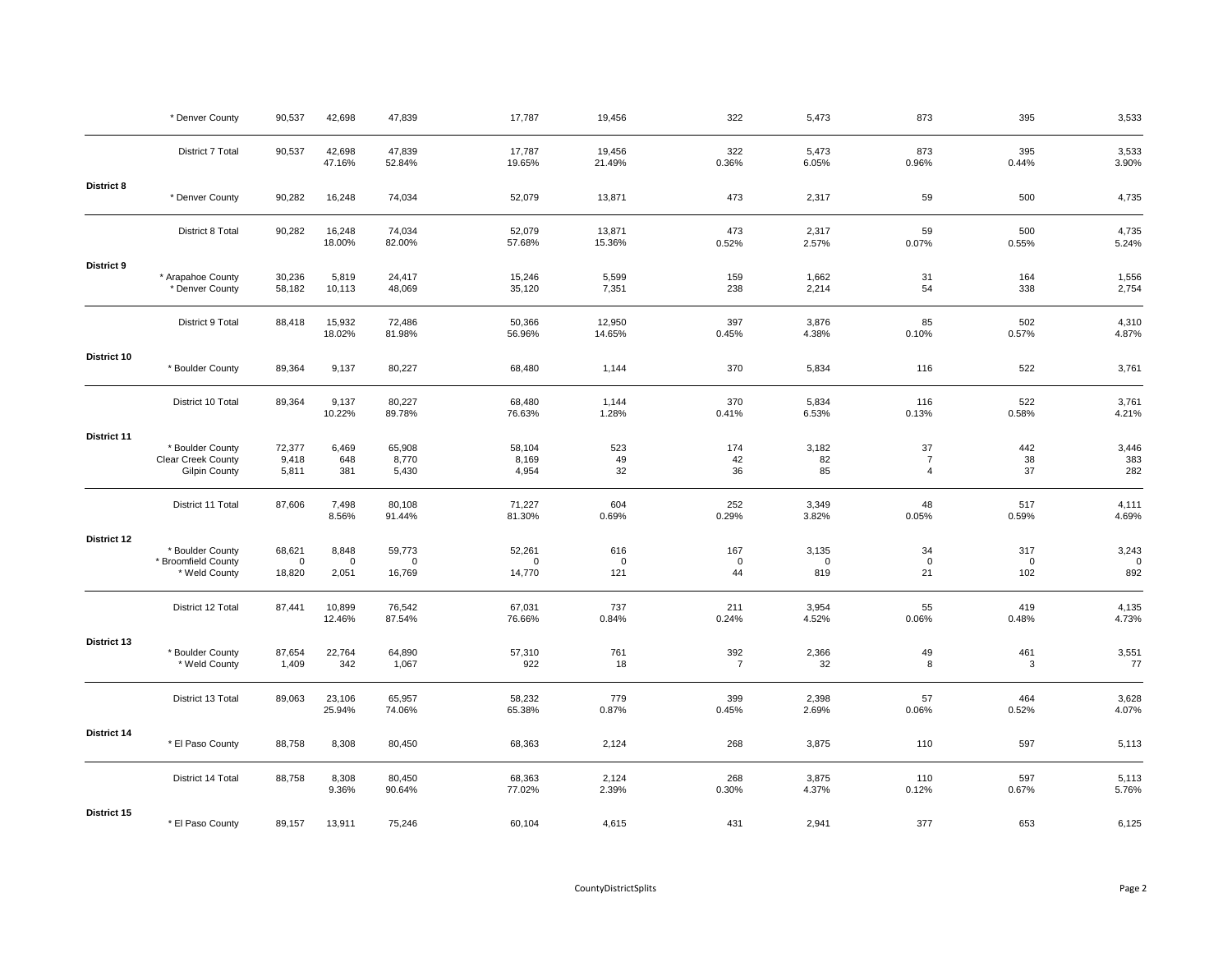|             | District 15 Total  | 89,157 | 13,911<br>15.60% | 75,246<br>84.40% | 60,104<br>67.41% | 4,615<br>5.18%   | 431<br>0.48% | 2,941<br>3.30% | 377<br>0.42% | 653<br>0.73% | 6,125<br>6.87%      |
|-------------|--------------------|--------|------------------|------------------|------------------|------------------|--------------|----------------|--------------|--------------|---------------------|
| District 16 | * El Paso County   | 88,645 | 16,848           | 71,797           | 57,402           | 4,793            | 515          | 2,330          | 271          | 489          | 5,997               |
|             | District 16 Total  | 88,645 | 16,848<br>19.01% | 71,797<br>80.99% | 57,402<br>64.75% | 4,793<br>5.41%   | 515<br>0.58% | 2,330<br>2.63% | 271<br>0.31% | 489<br>0.55% | 5,997<br>6.77%      |
| District 17 | * El Paso County   | 90,498 | 31,452           | 59,046           | 38,320           | 10,754           | 675          | 2,522          | 533          | 544          | 5,698               |
|             | District 17 Total  | 90,498 | 31,452<br>34.75% | 59,046<br>65.25% | 38,320<br>42.34% | 10,754<br>11.88% | 675<br>0.75% | 2,522<br>2.79% | 533<br>0.59% | 544<br>0.60% | 5,698<br>6.30%      |
| District 18 | * El Paso County   | 88,789 | 15,368           | 73,421           | 61,376           | 4,085            | 593          | 1,473          | 144          | 567          | 5,183               |
|             | District 18 Total  | 88,789 | 15,368<br>17.31% | 73,421<br>82.69% | 61,376<br>69.13% | 4,085<br>4.60%   | 593<br>0.67% | 1,473<br>1.66% | 144<br>0.16% | 567<br>0.64% | 5,183<br>5.84%      |
| District 19 | * El Paso County   | 89,190 | 12,018           | 77,172           | 64,121           | 3,281            | 411          | 3,112          | 169          | 490          | 5,588               |
|             | District 19 Total  | 89,190 | 12,018<br>13.47% | 77,172<br>86.53% | 64,121<br>71.89% | 3,281<br>3.68%   | 411<br>0.46% | 3,112<br>3.49% | 169<br>0.19% | 490<br>0.55% | 5,588<br>6.27%      |
| District 20 | * El Paso County   | 89,050 | 10,555           | 78,495           | 66,814           | 2,960            | 345          | 2,947          | 213          | 499          | 4,717               |
|             | District 20 Total  | 89,050 | 10,555<br>11.85% | 78,495<br>88.15% | 66,814<br>75.03% | 2,960<br>3.32%   | 345<br>0.39% | 2,947<br>3.31% | 213<br>0.24% | 499<br>0.56% | 4,717<br>5.30%      |
| District 21 | * El Paso County   | 88,512 | 19,572           | 68,940           | 49,348           | 8,499            | 534          | 2,325          | 916          | 634          | 6,684               |
|             | District 21 Total  | 88,512 | 19,572<br>22.11% | 68,940<br>77.89% | 49,348<br>55.75% | 8,499<br>9.60%   | 534<br>0.60% | 2,325<br>2.63% | 916<br>1.03% | 634<br>0.72% | 6,684<br>7.55%      |
| District 22 | * Jefferson County | 87,429 | 10,753           | 76,676           | 68,276           | 705              | 289          | 2,765          | 56           | 472          | 4,113               |
|             | District 22 Total  | 87,429 | 10,753<br>12.30% | 76,676<br>87.70% | 68,276<br>78.09% | 705<br>0.81%     | 289<br>0.33% | 2,765<br>3.16% | 56<br>0.06%  | 472<br>0.54% | 4,113<br>4.70%      |
| District 23 | * Jefferson County | 87,529 | 13,462           | 74,067           | 64,342           | 1,338            | 568          | 3,379          | 91           | 379          | 3,970               |
|             | District 23 Total  | 87,529 | 13,462<br>15.38% | 74,067<br>84.62% | 64,342<br>73.51% | 1,338<br>1.53%   | 568<br>0.65% | 3,379<br>3.86% | 91<br>0.10%  | 379<br>0.43% | $3,970$<br>$4.54\%$ |
| District 24 | * Adams County     | 2,896  | 908              | 1,988            | 1,602            | 31               | 22           | 219            | $\mathbf 0$  | 9            | 105                 |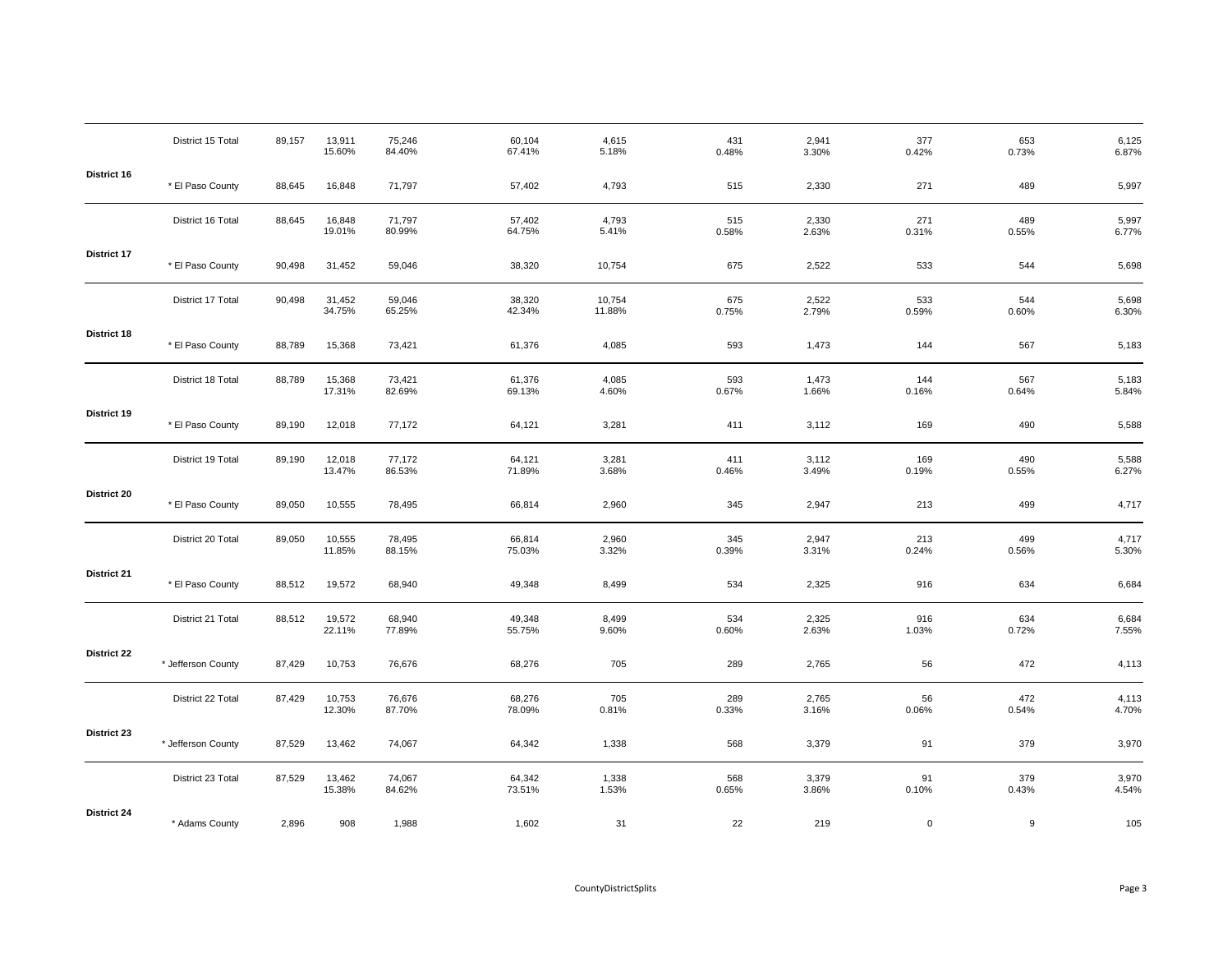|                    | * Jefferson County                     | 86,999                | 14,869                | 72,130                | 64,605                | 1,019                | 457             | 1,682             | 66                 | 362                | 3,939                |
|--------------------|----------------------------------------|-----------------------|-----------------------|-----------------------|-----------------------|----------------------|-----------------|-------------------|--------------------|--------------------|----------------------|
|                    | District 24 Total                      | 89,895                | 15,777<br>17.55%      | 74,118<br>82.45%      | 66,207<br>73.65%      | 1,050<br>1.17%       | 479<br>0.53%    | 1,901<br>2.11%    | 66<br>0.07%        | 371<br>0.41%       | 4,044<br>4.50%       |
| District 25        | * Jefferson County                     | 87,293                | 5,225                 | 82,068                | 75,314                | 472                  | 276             | 1,801             | 34                 | 416                | 3,755                |
|                    | District 25 Total                      | 87,293                | 5,225<br>5.99%        | 82,068<br>94.01%      | 75,314<br>86.28%      | 472<br>0.54%         | 276<br>0.32%    | 1,801<br>2.06%    | 34<br>0.04%        | 416<br>0.48%       | 3,755<br>4.30%       |
| District 26        |                                        |                       |                       |                       |                       |                      |                 |                   |                    |                    |                      |
|                    | * Eagle County<br><b>Moffat County</b> | 46,357<br>13,348      | 13,613<br>2,129       | 32,744<br>11,219      | 30,521<br>10,362      | 271<br>79            | 96<br>98        | 603<br>52         | 16<br>$\sqrt{2}$   | 149<br>60          | 1,088<br>566         |
|                    | Rio Blanco County                      | 6,536                 | 623                   | 5,913                 | 5,515                 | 29                   | 51              | 22                | $\overline{2}$     | 29                 | 265                  |
|                    | <b>Routt County</b>                    | 24,843                | 2,202                 | 22,641                | 21,253                | 154                  | 67              | 169               | 35                 | 92                 | 871                  |
|                    | District 26 Total                      | 91,084                | 18,567<br>20.38%      | 72,517<br>79.62%      | 67,651<br>74.27%      | 533<br>0.59%         | 312<br>0.34%    | 846<br>0.93%      | 55<br>0.06%        | 330<br>0.36%       | 2,790<br>3.06%       |
| <b>District 27</b> |                                        |                       |                       |                       |                       |                      |                 |                   |                    |                    |                      |
|                    | * Jefferson County                     | 88,707                | 12,231                | 76,476                | 68,995                | 684                  | 366             | 2,274             | 50                 | 418                | 3,689                |
|                    | District 27 Total                      | 88,707                | 12,231                | 76,476                | 68,995                | 684                  | 366             | 2,274             | 50                 | 418                | 3,689                |
|                    |                                        |                       | 13.79%                | 86.21%                | 77.78%                | 0.77%                | 0.41%           | 2.56%             | 0.06%              | 0.47%              | 4.16%                |
| <b>District 28</b> | * Jefferson County                     | 86,793                | 26,242                | 60,551                | 50,884                | 1,790                | 756             | 3,170             | 141                | 491                | 3,319                |
|                    | District 28 Total                      | 86,793                | 26,242<br>30.24%      | 60,551<br>69.76%      | 50,884<br>58.63%      | 1,790<br>2.06%       | 756<br>0.87%    | 3,170<br>3.65%    | 141<br>0.16%       | 491<br>0.57%       | 3,319<br>3.82%       |
| District 29        | * Adams County                         | 46,358                | 8,929                 | 37,429                | 31,418                | 732                  | 220             | 2,751             | 39                 | 190                | 2,079                |
|                    | * Jefferson County                     | 42,455                | 6,215                 | 36,240                | 31,075                | 522                  | 174             | 2,117             | 22                 | 192                | 2,138                |
|                    | District 29 Total                      | 88,813                | 15,144<br>17.05%      | 73,669<br>82.95%      | 62,493<br>70.36%      | 1,254<br>1.41%       | 394<br>0.44%    | 4,868<br>5.48%    | 61<br>0.07%        | 382<br>0.43%       | 4,217<br>4.75%       |
| District 30        |                                        |                       |                       |                       |                       |                      |                 |                   |                    |                    |                      |
|                    | * Arapahoe County<br>* Douglas County  | 87,592<br>2,554       | 10,909<br>204         | 76,683<br>2,350       | 55,225<br>2,030       | 6,422<br>56          | 243<br>9        | 8,958<br>149      | 112<br>$\mathsf 0$ | 431<br>6           | 5,292<br>100         |
|                    | District 30 Total                      | 90,146                | 11,113<br>12.33%      | 79,033<br>87.67%      | 57,255<br>63.51%      | 6,478<br>7.19%       | 252<br>0.28%    | 9,107<br>10.10%   | 112<br>0.12%       | 437<br>0.48%       | 5,392<br>5.98%       |
|                    |                                        |                       |                       |                       |                       |                      |                 |                   |                    |                    |                      |
| District 31        | * Adams County                         | 87,132                | 41,105                | 46,027                | 36,081                | 1,786                | 536             | 4,192             | 77                 | 400                | 2,955                |
|                    | District 31 Total                      | 87,132                | 41,105<br>47.18%      | 46,027<br>52.82%      | 36,081<br>41.41%      | 1,786<br>2.05%       | 536<br>0.62%    | 4,192<br>4.81%    | 77<br>0.09%        | 400<br>0.46%       | 2,955<br>3.39%       |
| District 32        |                                        |                       |                       |                       |                       |                      |                 |                   |                    |                    |                      |
|                    | * Adams County<br>* Denver County      | 88,894<br>$\mathbf 0$ | 46,943<br>$\mathbf 0$ | 41,951<br>$\mathbf 0$ | 32,999<br>$\mathbf 0$ | 2,860<br>$\mathbf 0$ | 491<br>$\Omega$ | 2,234<br>$\Omega$ | 99<br>$\mathbf 0$  | 389<br>$\mathbf 0$ | 2,879<br>$\mathbf 0$ |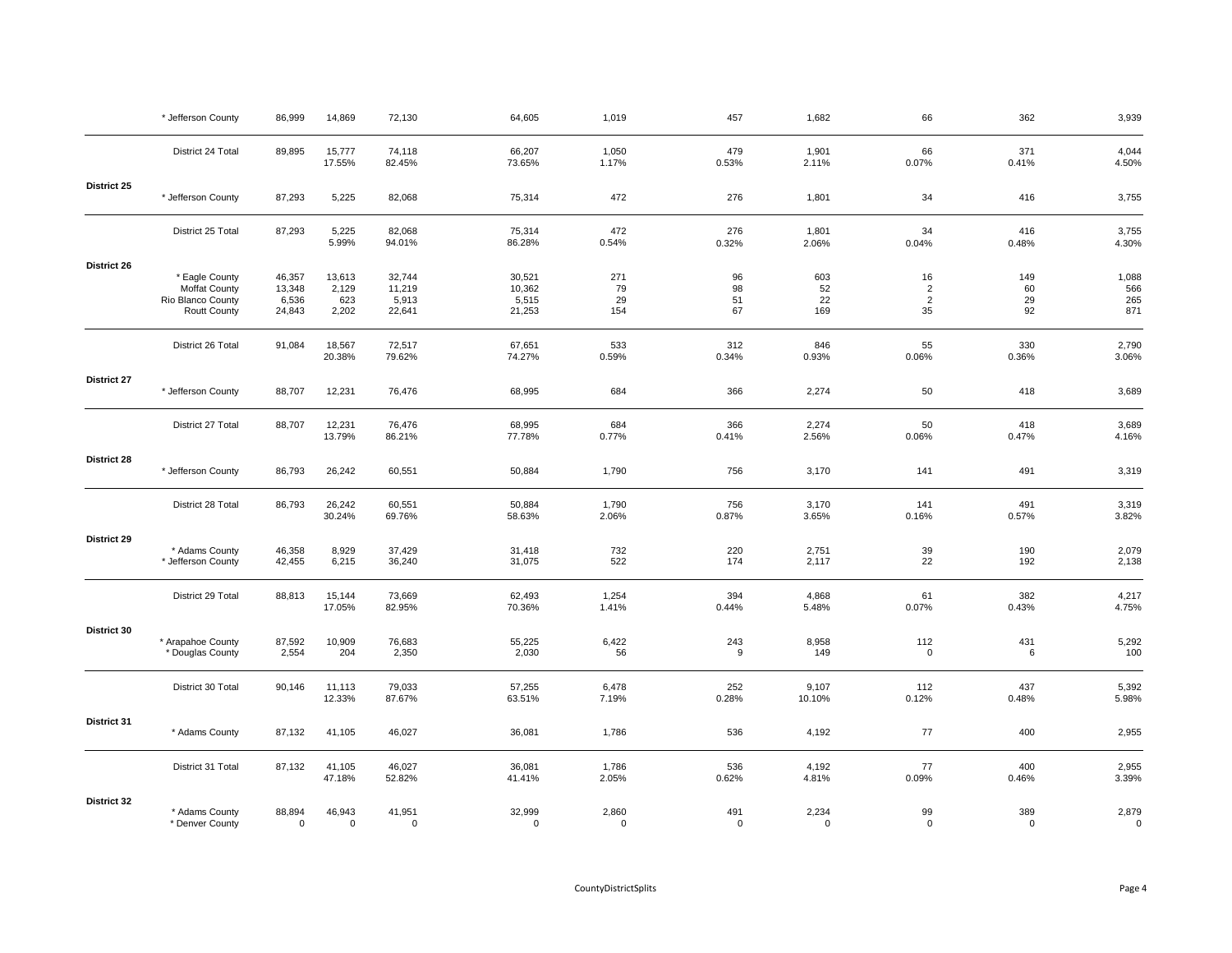|             | District 32 Total                                                              | 88,894                                         | 46,943<br>52.81%                             | 41,951<br>47.19%                               | 32,999<br>37.12%                              | 2,860<br>3.22%       | 491<br>0.55%                        | 2,234<br>2.51%                               | 99<br>0.11%                               | 389<br>0.44%                          | 2,879<br>3.24%                             |
|-------------|--------------------------------------------------------------------------------|------------------------------------------------|----------------------------------------------|------------------------------------------------|-----------------------------------------------|----------------------|-------------------------------------|----------------------------------------------|-------------------------------------------|---------------------------------------|--------------------------------------------|
| District 33 | * Boulder County<br>* Broomfield County<br>* Jefferson County<br>* Weld County | 13,104<br>74,173<br>$\mathsf 0$<br>$\mathsf 0$ | 1,066<br>9,935<br>$\mathbf 0$<br>$\mathbf 0$ | 12,038<br>64,238<br>$\mathbf 0$<br>$\mathbf 0$ | 9,257<br>53,943<br>$\mathbf 0$<br>$\mathsf 0$ | 127<br>928<br>0<br>0 | 15<br>201<br>$\pmb{0}$<br>$\pmb{0}$ | 1,783<br>5,097<br>$\mathbf 0$<br>$\mathbf 0$ | $5\phantom{.0}$<br>80<br>0<br>$\mathsf 0$ | 78<br>351<br>$\pmb{0}$<br>$\mathsf 0$ | 773<br>3,638<br>$\mathbf 0$<br>$\mathbf 0$ |
|             | District 33 Total                                                              | 87,277                                         | 11,001<br>12.60%                             | 76,276<br>87.40%                               | 63,200<br>72.41%                              | 1,055<br>1.21%       | 216<br>0.25%                        | 6,880<br>7.88%                               | 85<br>0.10%                               | 429<br>0.49%                          | 4,411<br>5.05%                             |
| District 34 | * Adams County                                                                 | 90,595                                         | 25,925                                       | 64,670                                         | 52,765                                        | 1,598                | 512                                 | 5,100                                        | 108                                       | 399                                   | 4,188                                      |
|             | District 34 Total                                                              | 90,595                                         | 25,925<br>28.62%                             | 64,670<br>71.38%                               | 52,765<br>58.24%                              | 1,598<br>1.76%       | 512<br>0.57%                        | 5,100<br>5.63%                               | 108<br>0.12%                              | 399<br>0.44%                          | 4,188<br>4.62%                             |
| District 35 | * Adams County<br>* Jefferson County                                           | 85,786<br>4,886                                | 45,767<br>1,714                              | 40,019<br>3,172                                | 31,694<br>2,652                               | 1,282<br>80          | 584<br>22                           | 3,465<br>180                                 | 96<br>$\mathbf 0$                         | 373<br>22                             | 2,525<br>216                               |
|             | District 35 Total                                                              | 90,672                                         | 47,481<br>52.37%                             | 43,191<br>47.63%                               | 34,346<br>37.88%                              | 1,362<br>1.50%       | 606<br>0.67%                        | 3,645<br>4.02%                               | 96<br>0.11%                               | 395<br>0.44%                          | 2,741<br>3.02%                             |
| District 36 | * Adams County<br>* Arapahoe County                                            | 44,103<br>45,519                               | 23,701<br>10,670                             | 20,402<br>34,849                               | 9,902<br>22,004                               | 5,949<br>6,209       | 208<br>225                          | 2,638<br>3,376                               | 206<br>162                                | 225<br>230                            | 1,274<br>2,643                             |
|             | District 36 Total                                                              | 89,622                                         | 34,371<br>38.35%                             | 55,251<br>61.65%                               | 31,906<br>35.60%                              | 12,158<br>13.57%     | 433<br>0.48%                        | 6,014<br>6.71%                               | 368<br>0.41%                              | 455<br>0.51%                          | 3,917<br>4.37%                             |
| District 37 | * Arapahoe County                                                              | 87,806                                         | 7,888                                        | 79,918                                         | 64,108                                        | 2,705                | 205                                 | 8,239                                        | 68                                        | 458                                   | 4,135                                      |
|             | District 37 Total                                                              | 87,806                                         | 7,888<br>8.98%                               | 79,918<br>91.02%                               | 64,108<br>73.01%                              | 2,705<br>3.08%       | 205<br>0.23%                        | 8,239<br>9.38%                               | 68<br>0.08%                               | 458<br>0.52%                          | 4,135<br>4.71%                             |
| District 38 | * Arapahoe County<br>* Jefferson County                                        | 77,216<br>11,885                               | 9,022<br>1,155                               | 68,194<br>10,730                               | 61,358<br>9,705                               | 935<br>97            | 293<br>32                           | 1,738<br>341                                 | 57<br>$\overline{4}$                      | 345<br>64                             | 3,468<br>487                               |
|             | District 38 Total                                                              | 89,101                                         | 10,177<br>11.42%                             | 78,924<br>88.58%                               | 71,063<br>79.76%                              | 1,032<br>1.16%       | 325<br>0.36%                        | 2,079<br>2.33%                               | 61<br>0.07%                               | 409<br>0.46%                          | 3,955<br>4.44%                             |
| District 39 | * Douglas County                                                               | 89,070                                         | 7,308                                        | 81,762                                         | 70,015                                        | 1,123                | 273                                 | 5,706                                        | 62                                        | 376                                   | 4,207                                      |
|             | District 39 Total                                                              | 89,070                                         | 7,308<br>8.20%                               | 81,762<br>91.80%                               | 70,015<br>78.61%                              | 1,123<br>1.26%       | 273<br>0.31%                        | 5,706<br>6.41%                               | 62<br>0.07%                               | 376<br>0.42%                          | 4,207<br>4.72%                             |
| District 40 | * Arapahoe County                                                              | 88,644                                         | 17,613                                       | 71,031                                         | 47,089                                        | 10,855               | 370                                 | 6,461                                        | 179                                       | 610                                   | 5,467                                      |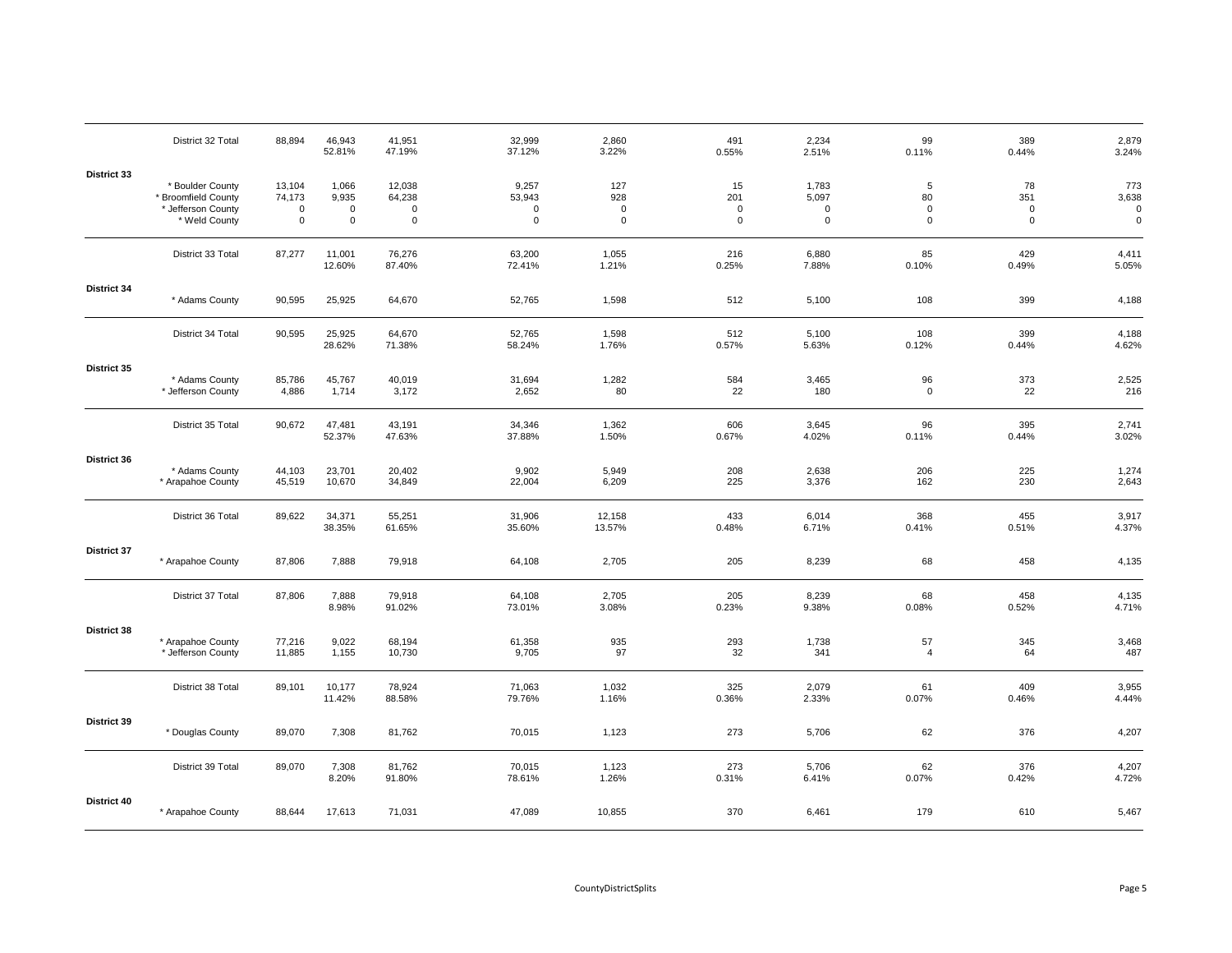|                    | District 40 Total                                                                                                                                                  | 88,644                                                                   | 17,613<br>19.87%                                               | 71,031<br>80.13%                                                       | 47,089<br>53.12%                                                       | 10,855<br>12.25%                                | 370<br>0.42%                                              | 6,461<br>7.29%                               | 179<br>0.20%                                                              | 610<br>0.69%                                                      | 5,467<br>6.17%                                        |
|--------------------|--------------------------------------------------------------------------------------------------------------------------------------------------------------------|--------------------------------------------------------------------------|----------------------------------------------------------------|------------------------------------------------------------------------|------------------------------------------------------------------------|-------------------------------------------------|-----------------------------------------------------------|----------------------------------------------|---------------------------------------------------------------------------|-------------------------------------------------------------------|-------------------------------------------------------|
| District 41        | * Arapahoe County                                                                                                                                                  | 89,054                                                                   | 21,852                                                         | 67,202                                                                 | 40,403                                                                 | 15,925                                          | 358                                                       | 5,206                                        | 281                                                                       | 490                                                               | 4,539                                                 |
|                    | District 41 Total                                                                                                                                                  | 89,054                                                                   | 21,852<br>24.54%                                               | 67,202<br>75.46%                                                       | 40,403<br>45.37%                                                       | 15,925<br>17.88%                                | 358<br>0.40%                                              | 5,206<br>5.85%                               | 281<br>0.32%                                                              | 490<br>0.55%                                                      | 4,539<br>5.10%                                        |
| <b>District 42</b> | * Arapahoe County                                                                                                                                                  | 90,864                                                                   | 39,721                                                         | 51,143                                                                 | 23,063                                                                 | 18,399                                          | 448                                                       | 4,397                                        | 691                                                                       | 546                                                               | 3,599                                                 |
|                    | District 42 Total                                                                                                                                                  | 90,864                                                                   | 39,721<br>43.71%                                               | 51,143<br>56.29%                                                       | 23,063<br>25.38%                                                       | 18,399<br>20.25%                                | 448<br>0.49%                                              | 4,397<br>4.84%                               | 691<br>0.76%                                                              | 546<br>0.60%                                                      | 3,599<br>3.96%                                        |
| District 43        | * Douglas County                                                                                                                                                   | 88,172                                                                   | 7,994                                                          | 80,178                                                                 | 68,578                                                                 | 972                                             | 216                                                       | 5,669                                        | 54                                                                        | 401                                                               | 4,288                                                 |
|                    | District 43 Total                                                                                                                                                  | 88,172                                                                   | 7,994<br>9.07%                                                 | 80,178<br>90.93%                                                       | 68,578<br>77.78%                                                       | 972<br>1.10%                                    | 216<br>0.24%                                              | 5,669<br>6.43%                               | 54<br>0.06%                                                               | 401<br>0.45%                                                      | 4,288<br>4.86%                                        |
| District 44        | * Douglas County                                                                                                                                                   | 87,372                                                                   | 8,873                                                          | 78,499                                                                 | 65,544                                                                 | 1,497                                           | 217                                                       | 6,355                                        | 85                                                                        | 351                                                               | 4,450                                                 |
|                    | District 44 Total                                                                                                                                                  | 87,372                                                                   | 8,873<br>10.16%                                                | 78,499<br>89.84%                                                       | 65,544<br>75.02%                                                       | 1,497<br>1.71%                                  | 217<br>0.25%                                              | 6,355<br>7.27%                               | 85<br>0.10%                                                               | 351<br>0.40%                                                      | 4,450<br>5.09%                                        |
| District 45        | * Douglas County                                                                                                                                                   | 91,001                                                                   | 9,755                                                          | 81,246                                                                 | 72,744                                                                 | 1,156                                           | 258                                                       | 1,935                                        | 89                                                                        | 417                                                               | 4,647                                                 |
|                    | District 45 Total                                                                                                                                                  | 91,001                                                                   | 9,755<br>10.72%                                                | 81,246<br>89.28%                                                       | 72,744<br>79.94%                                                       | 1,156<br>1.27%                                  | 258<br>0.28%                                              | 1,935<br>2.13%                               | 89<br>0.10%                                                               | 417<br>0.46%                                                      | 4,647<br>5.11%                                        |
| District 46        | <b>Custer County</b><br><b>Fremont County</b><br>* Pueblo County<br><b>Teller County</b>                                                                           | 4,705<br>45,096<br>13,203<br>24,753                                      | 178<br>4,804<br>2,286<br>1,716                                 | 4,527<br>40,292<br>10,917<br>23,037                                    | 4,213<br>35,958<br>10,081<br>21,057                                    | 10<br>1,143<br>77<br>133                        | 42<br>559<br>80<br>124                                    | 22<br>287<br>109<br>201                      | $\mathbf 0$<br>30<br>9<br>12                                              | 45<br>234<br>49<br>148                                            | 195<br>2,081<br>512<br>1,362                          |
|                    | District 46 Total                                                                                                                                                  | 87,757                                                                   | 8,984<br>10.24%                                                | 78,773<br>89.76%                                                       | 71,309<br>81.26%                                                       | 1,363<br>1.55%                                  | 805<br>0.92%                                              | 619<br>0.71%                                 | 51<br>0.06%                                                               | 476<br>0.54%                                                      | 4,150<br>4.73%                                        |
| <b>District 47</b> | <b>Baca County</b><br><b>Bent County</b><br><b>Crowley County</b><br>Kiowa County<br>Las Animas County<br>Otero County<br><b>Prowers County</b><br>* Pueblo County | 3,513<br>4,520<br>3,603<br>1,448<br>14,201<br>18,766<br>12,047<br>29,308 | 346<br>1,353<br>872<br>104<br>5,507<br>7,741<br>4,703<br>8,132 | 3,167<br>3,167<br>2,731<br>1,344<br>8,694<br>11,025<br>7,344<br>21,176 | 2,923<br>2,825<br>2,385<br>1,249<br>7,816<br>10,042<br>6,707<br>18,827 | 19<br>78<br>101<br>3<br>120<br>135<br>84<br>355 | 38<br>47<br>69<br>$\mathbf 0$<br>135<br>119<br>121<br>170 | 8<br>26<br>30<br>9<br>101<br>98<br>31<br>345 | $\mathsf 0$<br>0<br>$\overline{2}$<br>$\mathbf{1}$<br>12<br>28<br>6<br>16 | 37<br>8<br>$\sqrt{5}$<br>$\overline{1}$<br>87<br>103<br>50<br>169 | 142<br>183<br>139<br>81<br>423<br>500<br>345<br>1,294 |
|                    | District 47 Total                                                                                                                                                  | 87,406                                                                   | 28,758<br>32.90%                                               | 58,648<br>67.10%                                                       | 52,774<br>60.38%                                                       | 895<br>1.02%                                    | 699<br>0.80%                                              | 648<br>0.74%                                 | 65<br>0.07%                                                               | 460<br>0.53%                                                      | 3,107<br>3.55%                                        |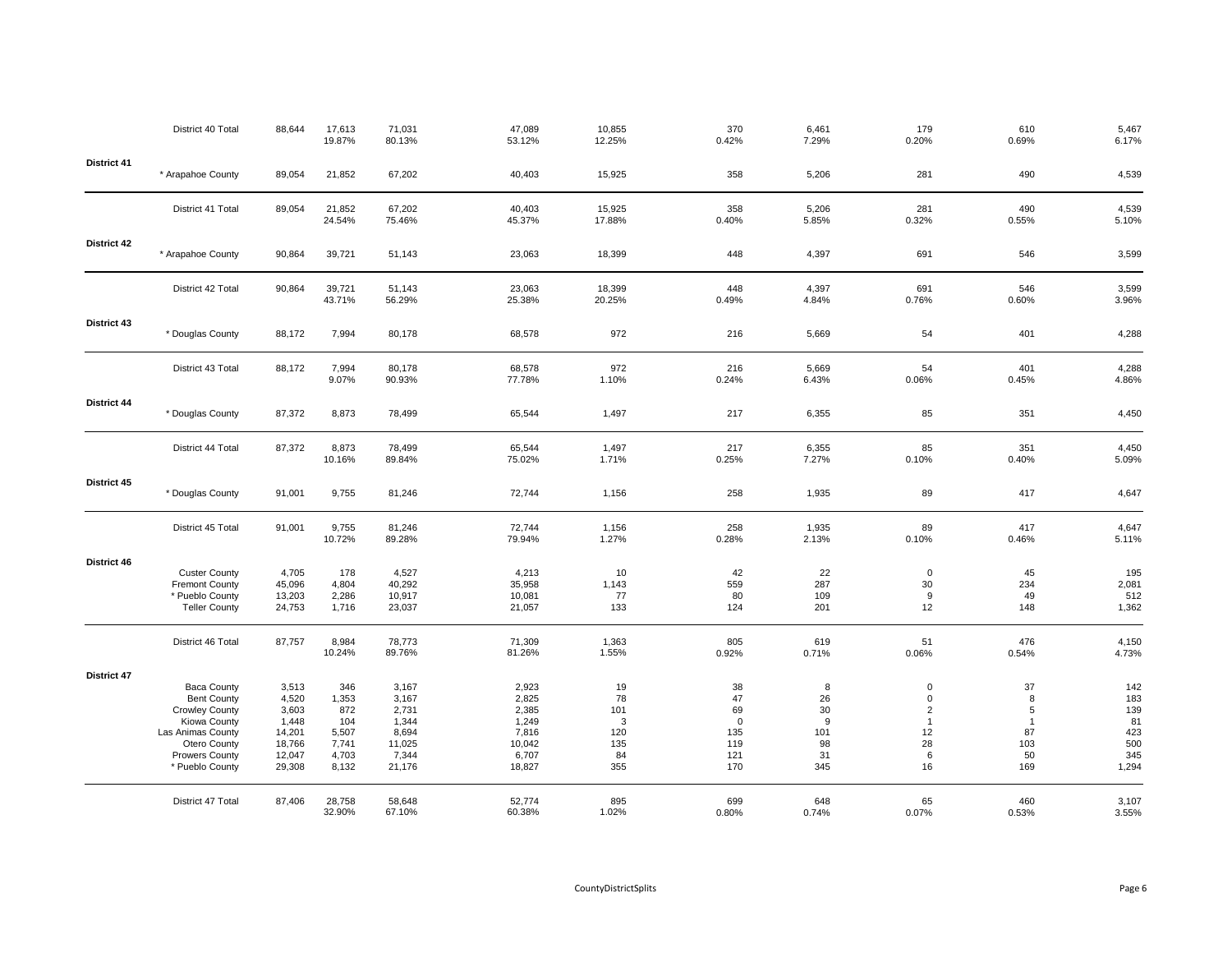| District 48 | * Adams County<br>* Weld County                               | 48,405<br>41,272         | 18,736<br>16,316      | 29,669<br>24,956         | 25,791<br>22,686         | 601<br>276                     | 231<br>198    | 934<br>287              | 78<br>19               | 248<br>184    | 1,786<br>1,306   |
|-------------|---------------------------------------------------------------|--------------------------|-----------------------|--------------------------|--------------------------|--------------------------------|---------------|-------------------------|------------------------|---------------|------------------|
|             | District 48 Total                                             | 89,677                   | 35,052<br>39.09%      | 54,625<br>60.91%         | 48,477<br>54.06%         | 877<br>0.98%                   | 429<br>0.48%  | 1,221<br>1.36%          | 97<br>0.11%            | 432<br>0.48%  | 3,092<br>3.45%   |
| District 49 | Jackson County<br>* Larimer County                            | 1,381<br>85,350          | 138<br>9,102          | 1,243<br>76,248          | 1,163<br>70,250          | $\mathbf 0$<br>402             | 12<br>272     | $\overline{2}$<br>1,133 | $\overline{2}$<br>56   | 5<br>439      | 59<br>3,696      |
|             | District 49 Total                                             | 86,731                   | 9,240<br>10.65%       | 77,491<br>89.35%         | 71,413<br>82.34%         | 402<br>0.46%                   | 284<br>0.33%  | 1,135<br>1.31%          | 58<br>0.07%            | 444<br>0.51%  | 3,755<br>4.33%   |
| District 50 | * Weld County                                                 | 87,932                   | 43,375                | 44,557                   | 36,751                   | 2,559                          | 465           | 1,828                   | 128                    | 320           | 2,506            |
|             | District 50 Total                                             | 87,932                   | 43,375<br>49.33%      | 44,557<br>50.67%         | 36,751<br>41.79%         | 2,559<br>2.91%                 | 465<br>0.53%  | 1,828<br>2.08%          | 128<br>0.15%           | 320<br>0.36%  | 2,506<br>2.85%   |
| District 51 | * Larimer County                                              | 87,441                   | 11,356                | 76,085                   | 69,723                   | 648                            | 413           | 962                     | 67                     | 452           | 3,820            |
|             | District 51 Total                                             | 87,441                   | 11,356<br>12.99%      | 76,085<br>87.01%         | 69,723<br>79.74%         | 648<br>0.74%                   | 413<br>0.47%  | 962<br>1.10%            | 67<br>0.08%            | 452<br>0.52%  | 3,820<br>4.37%   |
| District 52 | * Larimer County                                              | 91,002                   | 10,471                | 80,531                   | 70,971                   | 997                            | 377           | 3,402                   | 52                     | 435           | 4,297            |
|             | District 52 Total                                             | 91,002                   | 10,471<br>11.51%      | 80,531<br>88.49%         | 70,971<br>77.99%         | 997<br>1.10%                   | 377<br>0.41%  | 3,402<br>3.74%          | 52<br>0.06%            | 435<br>0.48%  | 4,297<br>4.72%   |
| District 53 | * Larimer County                                              | 90,798                   | 13,078                | 77,720                   | 68,199                   | 1,371                          | 422           | 2,756                   | 90                     | 475           | 4,407            |
|             | District 53 Total                                             | 90,798                   | 13,078<br>14.40%      | 77,720<br>85.60%         | 68,199<br>75.11%         | 1,371<br>1.51%                 | 422<br>0.46%  | 2,756<br>3.04%          | 90<br>0.10%            | 475<br>0.52%  | 4,407<br>4.85%   |
| District 54 | * Delta County<br>* Mesa County                               | 21,210<br>68,760         | 3,255<br>10,352       | 17,955<br>58,408         | 16,651<br>53,676         | 59<br>379                      | 83<br>420     | 197<br>443              | 6<br>68                | 121<br>344    | 838<br>3,078     |
|             | District 54 Total                                             | 89,970                   | 13,607<br>15.12%      | 76,363<br>84.88%         | 70,327<br>78.17%         | 438<br>0.49%                   | 503<br>0.56%  | 640<br>0.71%            | 74<br>0.08%            | 465<br>0.52%  | 3,916<br>4.35%   |
| District 55 | * Mesa County                                                 | 87,598                   | 13,052                | 74,546                   | 67,558                   | 660                            | 536           | 1,172                   | 120                    | 545           | 3,955            |
|             | District 55 Total                                             | 87,598                   | 13,052<br>14.90%      | 74,546<br>85.10%         | 67,558<br>77.12%         | 660<br>0.75%                   | 536<br>0.61%  | 1,172<br>1.34%          | 120<br>0.14%           | 545<br>0.62%  | 3,955<br>4.51%   |
| District 56 | * Adams County<br>* Arapahoe County<br><b>Cheyenne County</b> | 16,732<br>9,933<br>1,754 | 3,794<br>2,568<br>206 | 12,938<br>7,365<br>1,548 | 10,327<br>6,667<br>1,475 | 1,277<br>141<br>$\overline{2}$ | 92<br>55<br>5 | 344<br>60<br>3          | 48<br>8<br>$\mathbf 0$ | 78<br>32<br>3 | 772<br>402<br>60 |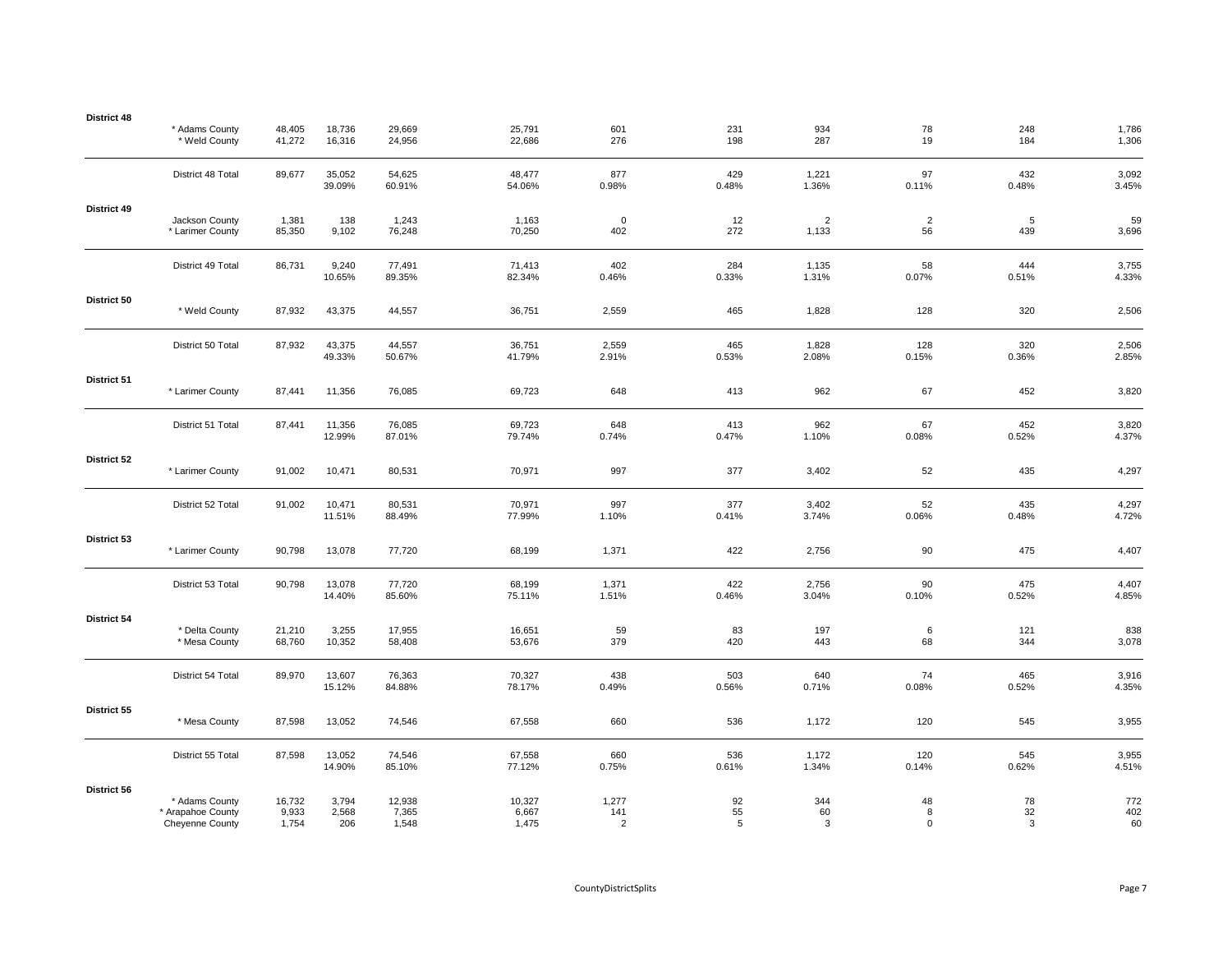|             | <b>Elbert County</b><br>* El Paso County<br>Kit Carson County | 26,087<br>20,174<br>7,099 | 2,067<br>2,461<br>1,415 | 24,020<br>17,713<br>5,684 | 22,207<br>15,833<br>5,311 | 123<br>208<br>22   | 119<br>116<br>24 | 184<br>144<br>30      | 21<br>17<br>5        | 123<br>126<br>32     | 1,243<br>1,269<br>260 |
|-------------|---------------------------------------------------------------|---------------------------|-------------------------|---------------------------|---------------------------|--------------------|------------------|-----------------------|----------------------|----------------------|-----------------------|
|             | <b>Lincoln County</b>                                         | 4,973                     | 525                     | 4,448                     | 4,056                     | 89                 | 32               | 33                    | 22                   | 21                   | 195                   |
|             | District 56 Total                                             | 86,752                    | 13,036<br>15.03%        | 73,716<br>84.97%          | 65,876<br>75.94%          | 1,862<br>2.15%     | 443<br>0.51%     | 798<br>0.92%          | 121<br>0.14%         | 415<br>0.48%         | 4,201<br>4.84%        |
| District 57 |                                                               |                           |                         |                           |                           |                    |                  |                       |                      |                      |                       |
|             | * Eagle County<br>Garfield County                             | 9,411<br>61,594           | 3,269<br>19,536         | 6,142<br>42,058           | 5,693<br>38,600           | 26<br>254          | 22<br>298        | 109<br>395            | 11<br>34             | 38<br>309            | 243<br>2,168          |
|             | <b>Pitkin County</b>                                          | 17,365                    | 1,893                   | 15,472                    | 14,439                    | 94                 | 36               | 280                   | $\overline{7}$       | 82                   | 534                   |
|             | District 57 Total                                             | 88,370                    | 24,698<br>27.95%        | 63,672<br>72.05%          | 58,732<br>66.46%          | 374<br>0.42%       | 356<br>0.40%     | 784<br>0.89%          | 52<br>0.06%          | 429<br>0.49%         | 2,945<br>3.33%        |
| District 58 |                                                               |                           |                         |                           |                           |                    |                  |                       |                      |                      |                       |
|             | * Delta County<br><b>Dolores County</b>                       | 9,633<br>2,329            | 929<br>177              | 8,704<br>2,152            | 8,107<br>1,952            | 21<br>18           | 30<br>36         | 29<br>6               | 3<br>$\overline{4}$  | 71<br>5              | 443<br>131            |
|             | <b>Gunnison County</b>                                        | 16,929                    | 1,607                   | 15,322                    | 14,261                    | 78                 | 70               | 121                   | $\overline{7}$       | 111                  | 674                   |
|             | <b>Hinsdale County</b>                                        | 789                       | 30                      | 759                       | 694                       | 8                  | 6                | $\overline{2}$        | $\mathbf{1}$         | 6                    | 42                    |
|             | * Montezuma County                                            | 4,822                     | 494                     | 4,328                     | 3,925                     | 13                 | 144              | 19                    | $\overline{1}$       | 13<br>183            | 213                   |
|             | Montrose County<br>Ouray County                               | 42,750<br>4,877           | 9,053<br>292            | 33,697<br>4,585           | 31,168<br>4,311           | 159<br>16          | 265<br>16        | 334<br>28             | 26<br>$\mathbf 2$    | 24                   | 1,562<br>188          |
|             | San Miguel County                                             | 8,077                     | 883                     | 7,194                     | 6,761                     | 20                 | 47               | 55                    | $\mathbf 0$          | 44                   | 267                   |
|             | District 58 Total                                             | 90,206                    | 13,465<br>14.93%        | 76,741<br>85.07%          | 71,179<br>78.91%          | 333<br>0.37%       | 614<br>0.68%     | 594<br>0.66%          | 44<br>0.05%          | 457<br>0.51%         | 3,520<br>3.90%        |
| District 59 |                                                               |                           |                         |                           |                           |                    |                  |                       |                      |                      |                       |
|             | Archuleta County<br>La Plata County                           | 13,380<br>55,729          | 2,163<br>7,026          | 11,217<br>48,703          | 10,189<br>42,452          | 42<br>185          | 172<br>2,819     | 101<br>381            | 6<br>33              | 77<br>377            | 630<br>2,456          |
|             | * Montezuma County<br>San Juan County                         | 21,089<br>705             | 2,626<br>90             | 18,463<br>615             | 14,139<br>575             | 60<br>$\mathbf{1}$ | 3,043<br>6       | 109<br>$\overline{2}$ | 23<br>$\mathbf 0$    | 94<br>$\overline{1}$ | 995<br>30             |
|             | District 59 Total                                             | 90,903                    | 11,905<br>13.10%        | 78,998<br>86.90%          | 67,355<br>74.10%          | 288<br>0.32%       | 6,040<br>6.64%   | 593<br>0.65%          | 62<br>0.07%          | 549<br>0.60%         | 4,111<br>4.52%        |
| District 60 |                                                               |                           |                         |                           |                           |                    |                  |                       |                      |                      |                       |
|             | Chaffee County<br><b>Grand County</b>                         | 18,506                    | 1,497                   | 17,009                    | 15,805                    | 111<br>59          | 87               | 126<br>83             | 11<br>17             | 100                  | 769                   |
|             | Lake County                                                   | 15,726<br>7,458           | 1,535<br>2,669          | 14,191<br>4,789           | 13,442<br>4,308           | 31                 | 56<br>46         | 63                    | 8                    | 73<br>45             | 461<br>288            |
|             | Park County                                                   | 17,402                    | 1,237                   | 16,165                    | 14,912                    | 89                 | 118              | 99                    | $\boldsymbol{9}$     | 94                   | 844                   |
|             | Summit County                                                 | 31,087                    | 5,342                   | 25,745                    | 23,802                    | 236                | 68               | 407                   | 20                   | 150                  | 1,062                 |
|             | District 60 Total                                             | 90,179                    | 12,280<br>13.62%        | 77,899<br>86.38%          | 72,269<br>80.14%          | 526<br>0.58%       | 375<br>0.42%     | 778<br>0.86%          | 65<br>0.07%          | 462<br>0.51%         | 3,424<br>3.80%        |
| District 61 | * Pueblo County                                               | 88,319                    | 37,264                  | 51,055                    | 44,180                    | 1,731              | 639              | 944                   | 86                   | 528                  | 2,947                 |
|             | District 61 Total                                             | 88,319                    | 37,264<br>42.19%        | 51,055<br>57.81%          | 44,180<br>50.02%          | 1,731<br>1.96%     | 639<br>0.72%     | 944<br>1.07%          | 86<br>0.10%          | 528<br>0.60%         | 2,947<br>3.34%        |
| District 62 |                                                               |                           |                         |                           |                           |                    |                  |                       |                      |                      |                       |
|             | Alamosa County<br><b>Conejos County</b>                       | 16,471<br>7,490           | 7,757<br>3,799          | 8,714<br>3,691            | 7,518<br>3,474            | 216<br>14          | 220<br>44        | 143<br>21             | 19<br>$\overline{2}$ | 104<br>24            | 494<br>112            |